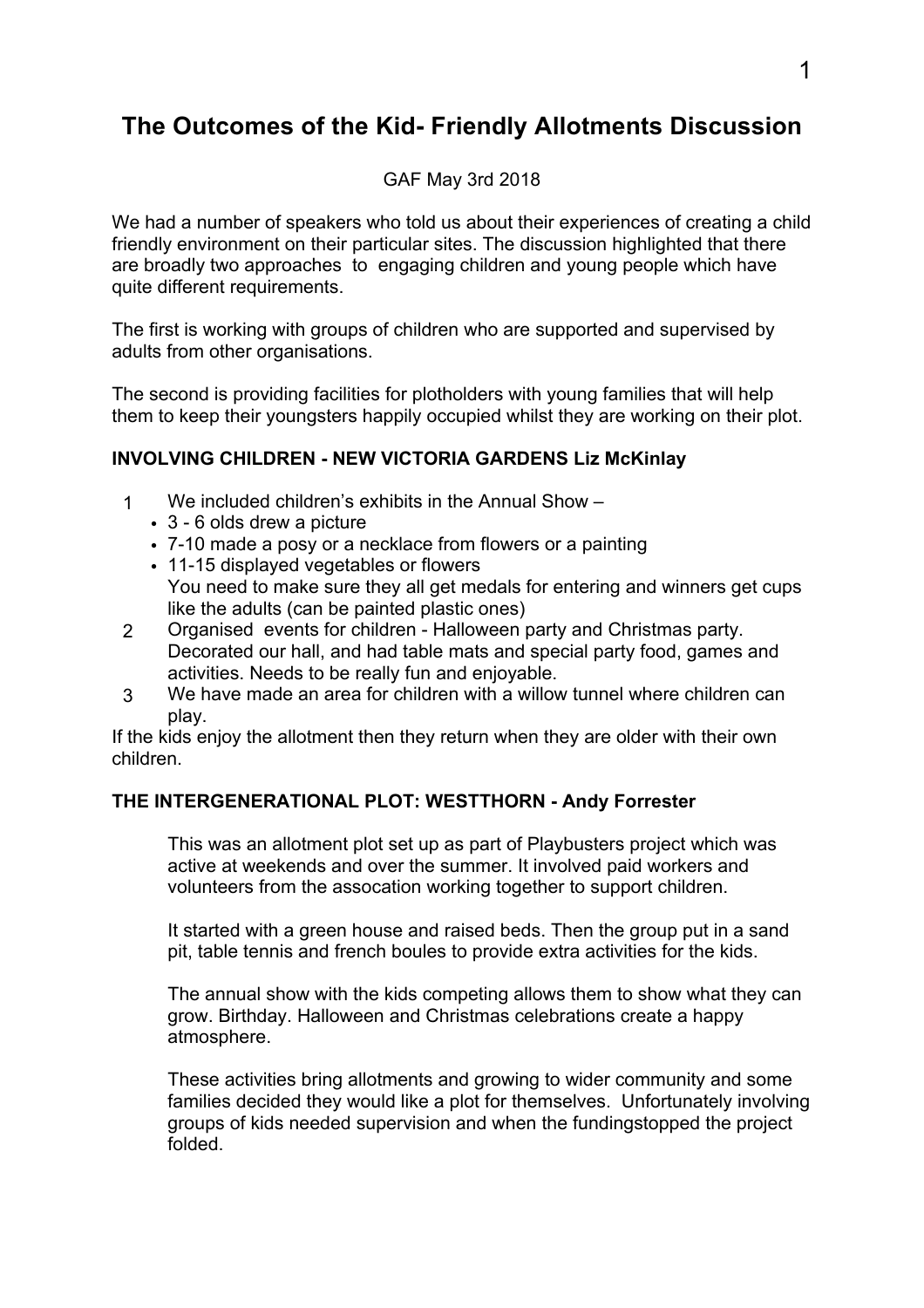# **ALLOTMENTS AND KIDS – SOUTH WESTERN Celia Bonner.**

### **1 Working with Schools**

(i) Half-Day Primary Seven Visit -

The topic covered was Growing for Victory as part of the World War 2 topic that they were doing at school. The children were accompanied by two classroom assistants.

- a) The children were given a walk round the site with an explanation of why allotments were important during wartime and invited to ask questions.
- b) A worksheet with 15 to 20 questions was provided focussing on plants, flowers, buildings, re-cycled materials and bio diversity.
- c) There was great amusement when we visited the manure pile.
- d) A small empty raised bed allowed the children to "dig" over some soil.
- e) We took some plug plants out of their pots to show roots and invited children to plant them.
- f) Juice and crisps were provided.

It was a very worthwhile afternoon . The children were engaged in accessing the outdoor curriculum, health and well being, working co-operatively and problem solving. Not to mention mathematical calculations , graphs, and design. (Allotments can also provide materials for children doing the Victorian topic, Romans and even The Clearances.)

(ii) A Secondary Nurture Group.

A group of 8 senior 1 pupils with a variety of Additional Support Needs. ADHD, Aspergers' and Attachment Disorders.

These children have difficulty concentrating in the classroom environment therefore visits like these allow them freedom of movement to practice large and fine motor skills, to work collaboratively, and develop team building and communication. Also responsibility for growing.

These visits are not on a regular basis due to transport however, we will resume the visits in the next school session and talks are in place with the schools to allow future visits.

## **2. Open Day Activities and Community Space:**

One of our allotment members provides a space for children's art work and other fun activities at our Open Day and we will have several "children's planting areas" in our new community garden as well as a children's collage on one wall of the Community Hut.

# **SUGGESTIONS FOR ACTIVITIES HAMILTON HILL – Katie McKillop**

GAF should explore the possibility of offering a Childrens' Cup? Activities for kids which might be part of this:

(i) Mapping the allotment- what trees are there? What types of roots do they have? Do they bear fruit? Nuts? Other resources? Do they need companions to fruit? How close must they be?

(ii) Make a black and white or colour poster of some activity at the allotments or any art work (drawing, collage, sculpture) that represents your allotment.

- (iii) What to do with an out grown welly or boot with a hole?
- (iv) Make a sign for your plot

(v) Its a bug life - draw, photograph and insect. What is it? Is it useful or a pest? Explain five things that are positive ways of encouraging the right insects.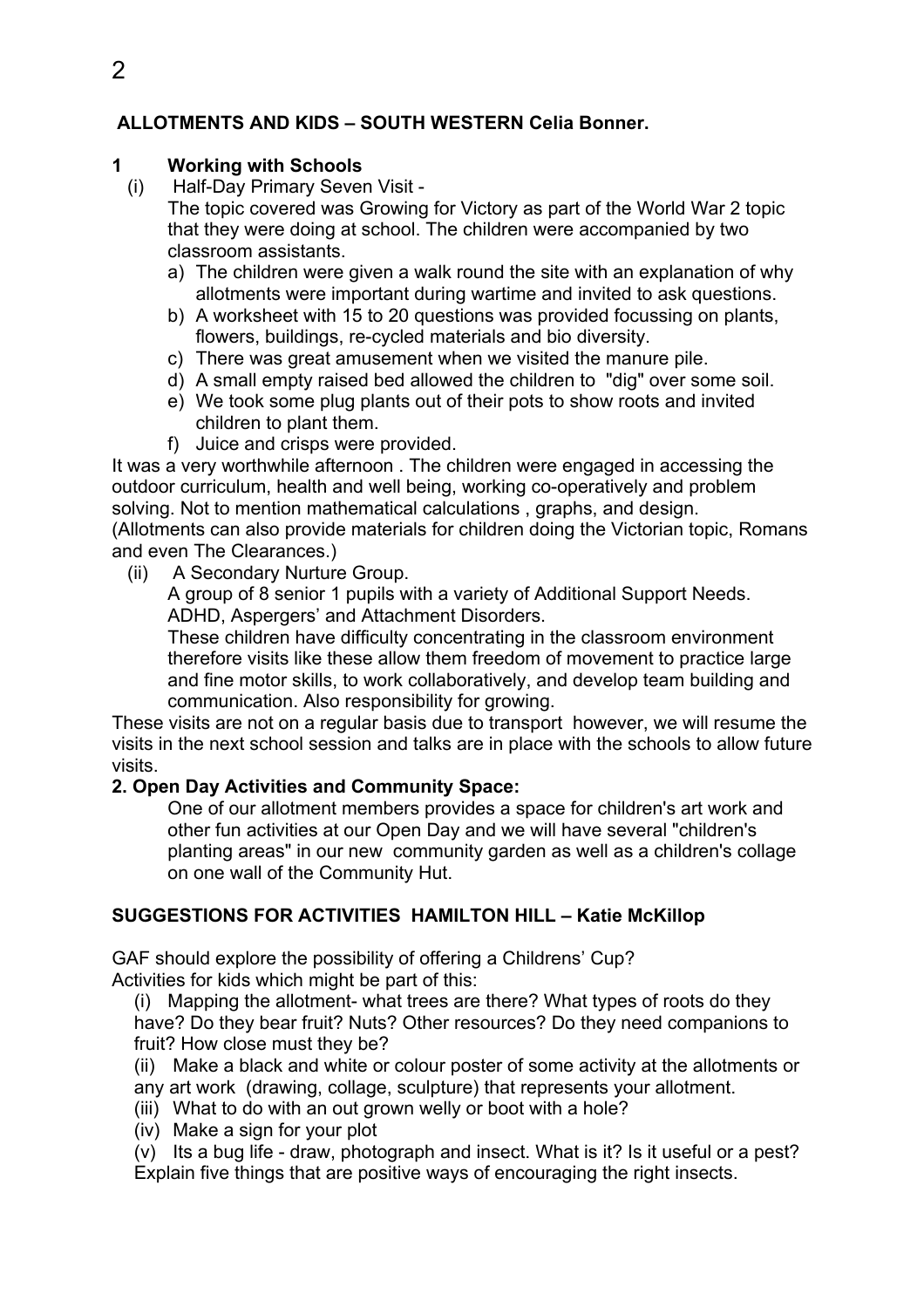- (vi) make a bug house
- (vii) grow and record a mini-garden on the plot.

### **CREATING PLAY AREAS KELVINSIDE – Kate Smith**

- 1 Somewhere to play, ideally with a climbing frame or slide, or something to play on (there are lots of lovely wood-based play things these days that might not look out of place amongst the greenery – (like the ones they have in Kelvingrove Park)near the duck pond)
- 2 Provide ponds and wildlife habitats organise sessions to help youngsters understand what's going on in the ponds etc e.g the RSPB on birds.
- 3 From a parent's point of view, there are two things that can make us jumpy. One is that the allotment is so very quiet (one of its great appeals!), and the other is that our site is so very neat. More parents might think allotmenting is for them if we could somehow make it clear that both a little noise and a little less-than perfection was possible. Otherwise keeping an allotment going whilst raising younger children is pretty hard.

### **SETTING THE BOUNDARIES: - MERRYLEE - Derek Livesey**

Youngsters bonding and playing together is good for them and their families but there have to be boundaries and it is deciding and communicating the boundaries which can be a difficult issue for an Association.

We have a Community Hut which is open to all our members but had a problem when one of the children knew the passcode for the hut and opened it up to a gang of kids. Problems can also arise because people complain about noise levels.

#### **PART OF THE CURRICULUM: - MANSEWOOD – Jan McDonald**

Mansewood Allotments has been involved with the local Tinto Primary (TP) school since 2011. The first meeting was organised through New Shaws Housing Association. Plot 133 was designated 'the Community plot' and is assigned to Mansewood Community Centre - a short distance away across Mansewood High Park. The project has established itself as a regular part of the P5 year curriculum. Mid Spring term, a small band of 3 or 4 volunteers from the 133 group of adult gardeners goes into school to do some 'in-class' sessions - the weather isn't good enough for them to see or do much at the plots, so we start off with basics:

- Why have an allotment, what's a healthy diet, why grow your own
- Basics of a plant root, shoot, flowers etc
- Sow seeds get ready for growing
- Sew something for the banner (Sally created a banner for Mansewood Allotments, displayed each Open Day; the children make felt motifs which are added each year)
- Plant potatoes in bags on the class balcony

Summer term arrangements are made for small groups (about 10 at a time) of P5 students to walk from the school to the plots. They arrive about 9.45am have an introduction to plot 133, then go off 'exploring' - armed with an 'eye-spy' list to walk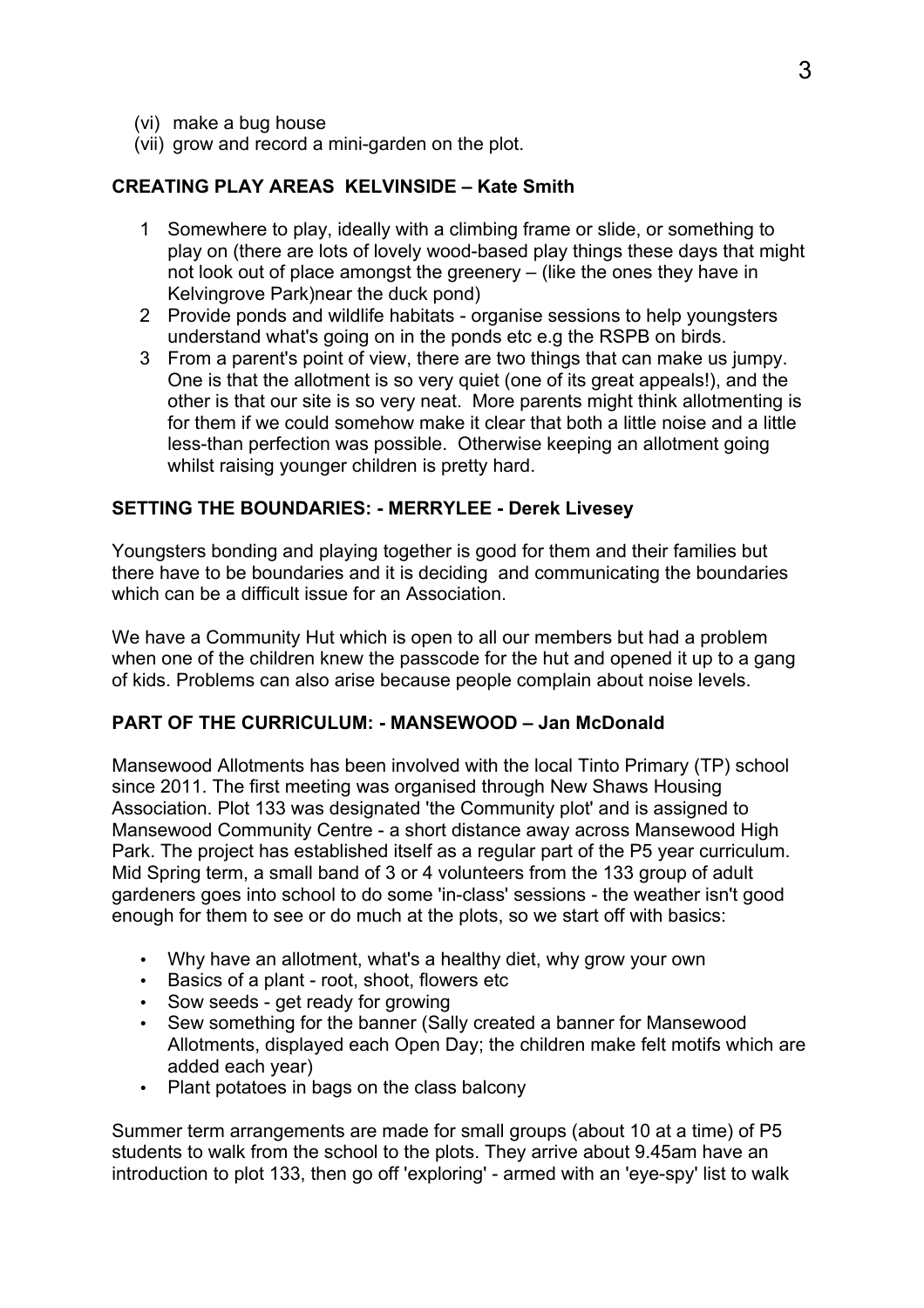the site observing, tasting, smelling, listening and chatting about everything! After snack time we do a few gardening jobs before the group returns to school at about 11.45am.

At the end of the term the classes (usually 2) come up to the site on 2 separate days for a 'celebration' The children will do some gardening jobs, have some home-made cake (usually rhubarb) a drink (usually elderflower cordial) and then play a game hopefully if it's a nice day the hose is hooked up to add a little frisson to the activity! We invite children to come along to Thursday sessions over the school holiday & to come to the Open Day in August.

Autumn term; last year's P5s are now P6. Arrangements are made for whole class sessions again, to harvest at the plot. On the day children will harvest, do gardening jobs, harvest related craft activites, have a big harvest pic taken and the take their 'booty' back to school. Some is taken home, some goes to the staff and some goes to the kitchen for the children to have soup-making session.

So that's what we do; a full seed-to-plate experience which seems to have become a P5 tradition :)

Experience:

- Important to build a relationship with the headmistress & teachers, school office & teaching assistants - they need to be able to trust you and know that rules are being adhered to particularly in relation to disclosure. Not all volunteers have to have it, but at least one or two key/ regular volunteers must. The school were supportive and paid for this.
- Important that the children enjoy it and want to do it the word will soon spread round the school - allotment visits are fun.
- Important to do a risk assessment of the place and activities. We aim to have no more than 4 children per adult gardening volunteer, even less is better and that does not include teacher or assistants - they are there to help and observe. This way adult gardening volunteers are not stressed or put off, children learn better and their safety is assured; they can't get up to mischief and endanger themselves.
- Planning and organisation are required. The shed and plot of 133 have been set up in such a way as to make it easy for groups to use and to be able to find equipment. We have some communal space; could do with more!
- It is not possible to accommodate a whole class on one plot; too much risk of getting in each others way & accidents, so on these occasions we split up, possibly using a volunteers plot, the communal patio area and the wildlife plot.
- Wherever possible we try to link gardening with many other subjects spelling, writing, maths, science, history, geography, crafts, working together. The STEM challenge activities at school have been good fun and teachers like to know what the children have learned and include it in their own work.
- None of this would be possible without the support and dedication of a band of volunteers, several of whom are regularly committeed.
- Whilst the children do grow and cultivate a great deal of their own plants and the adult group which meets on a Thursday also helps to keep the garden, there is a need for a 'Garden Co-ordinator' to ensure all tasks are done, materials & equipment available, to promote and record the life of the plot for interest & funding. This could easily be a funded position through Mansewood